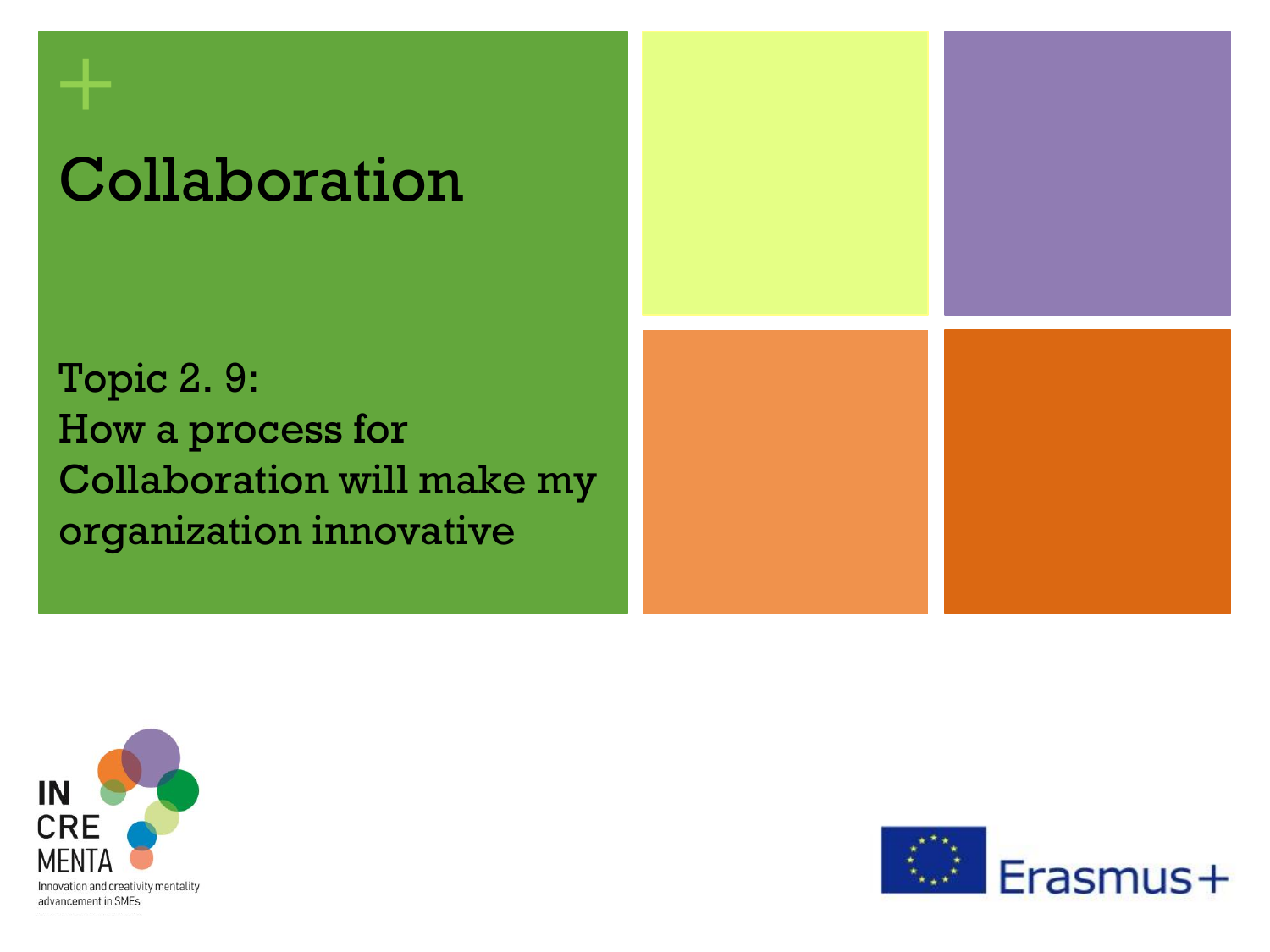### **+**How a collaboration process makes my organisation innovative

This unit helps the reader understand how collaboration can favour innovation via a series of questions.

Aims:

- To explain ways in which a process for collaboration can help an Organization be more innovative
- **Learning Outcomes:**
- The learner will understand how collaboration make organizations innovative
- How collaboration management is aligned with innovation
- What to consider for their own process.





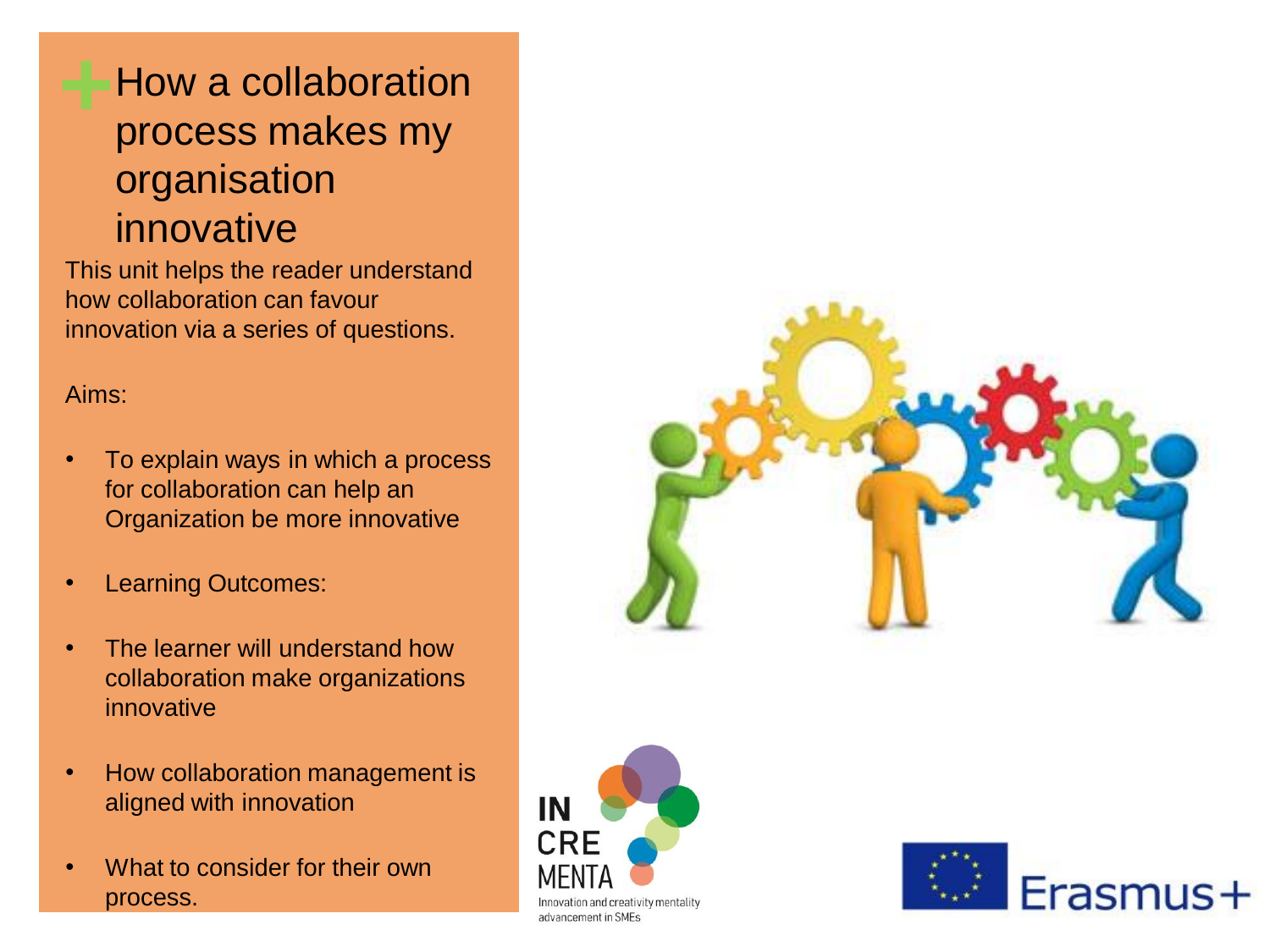

Innovation and creativity mentality advancement in SMEs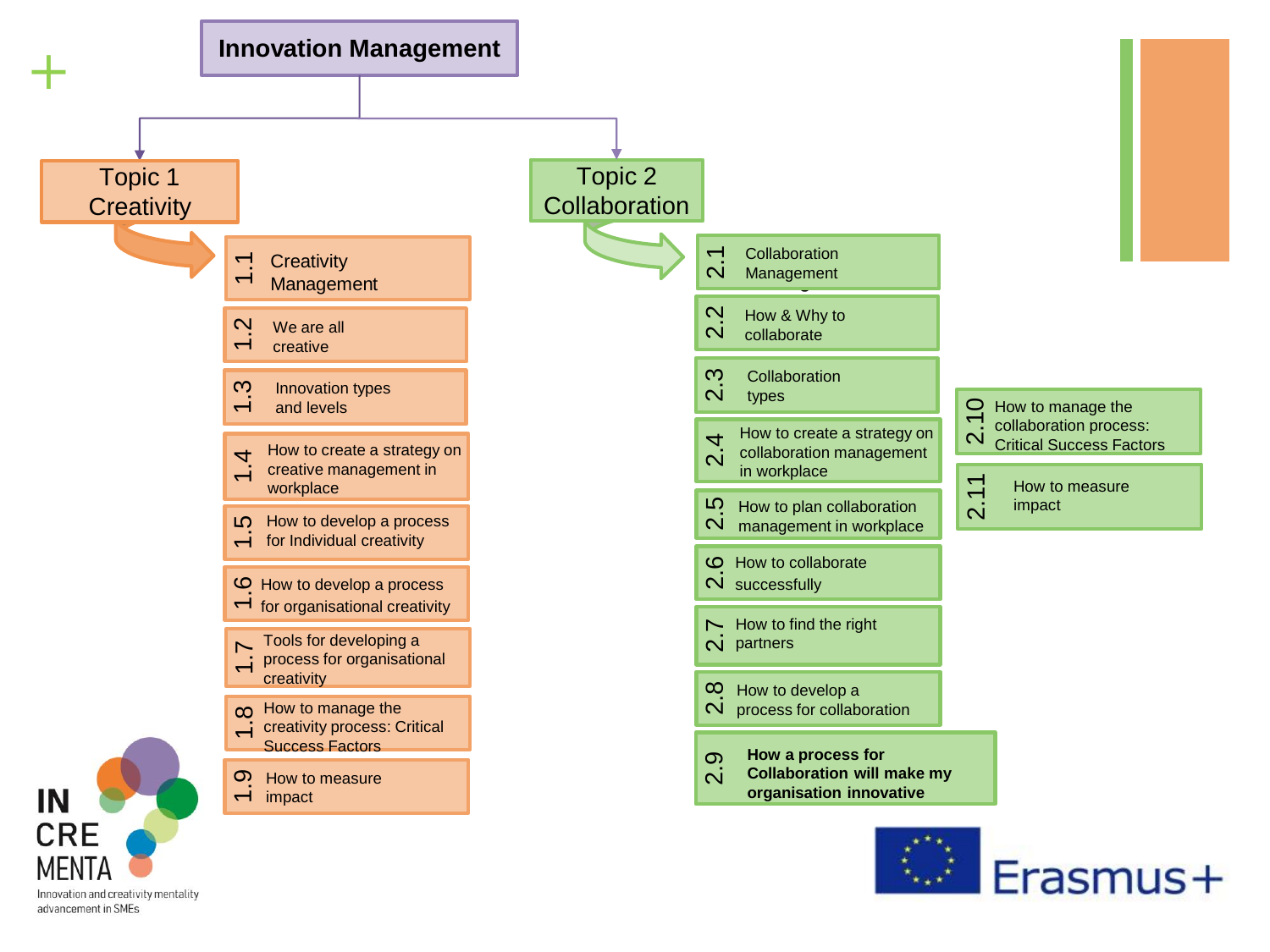### Collaboration process to be more innovative

Five steps of collaboration

**+**

IN

**CRE** 

Innovation and creativity mentality advancement in SMEs

**MFN** 

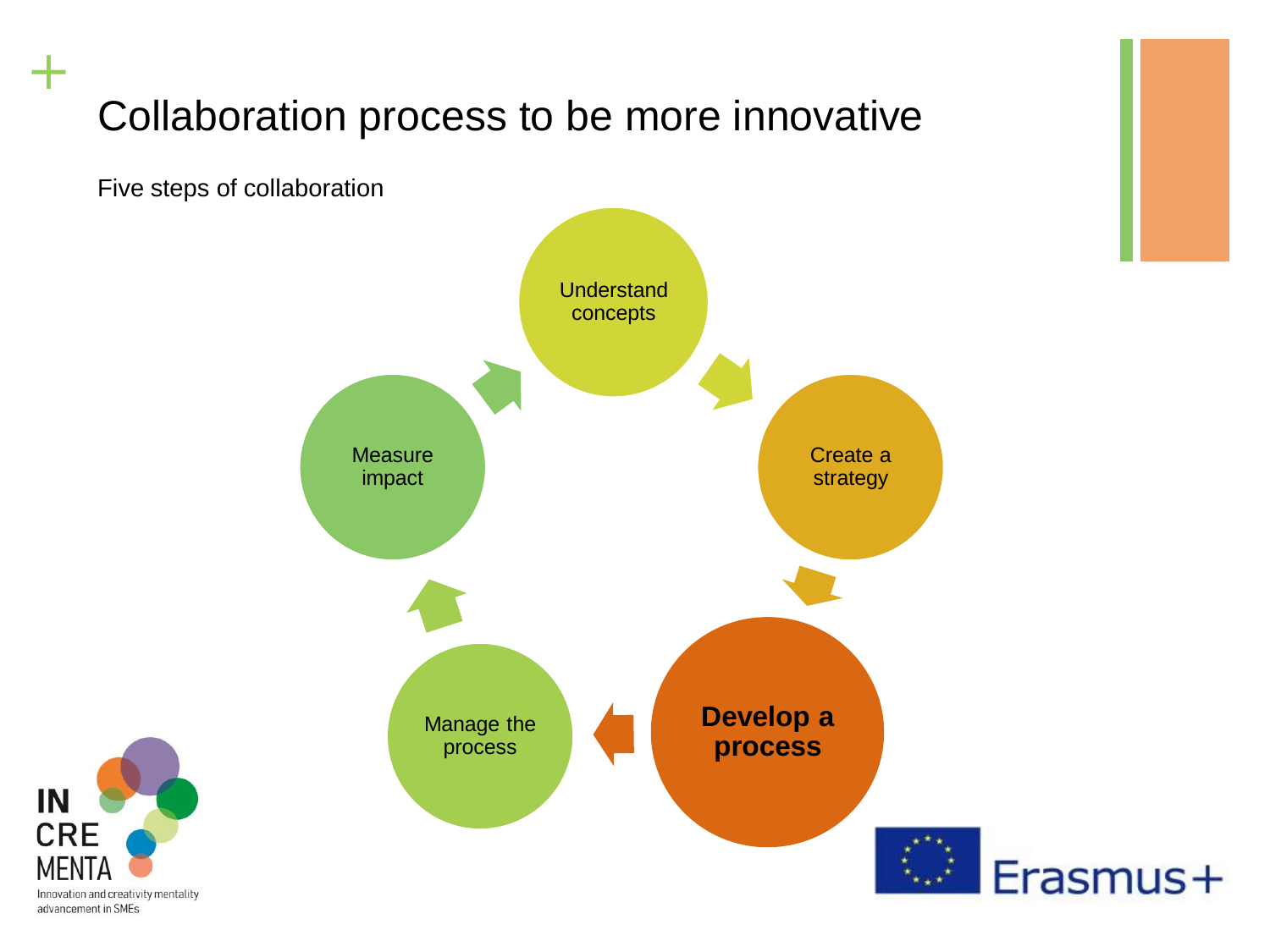Some questions to sum up the ways a process for collaboration can make an organisation innovative



- How collaboration management is aligned with innovation?
- How collaboration can benefit innovation?
- - When can you apply collaboration in an innovation process? Example?
	- In which innovative fields can you apply collaboration? Best practice?
	- What should you take in consideration before using collaboration in an innovation process?



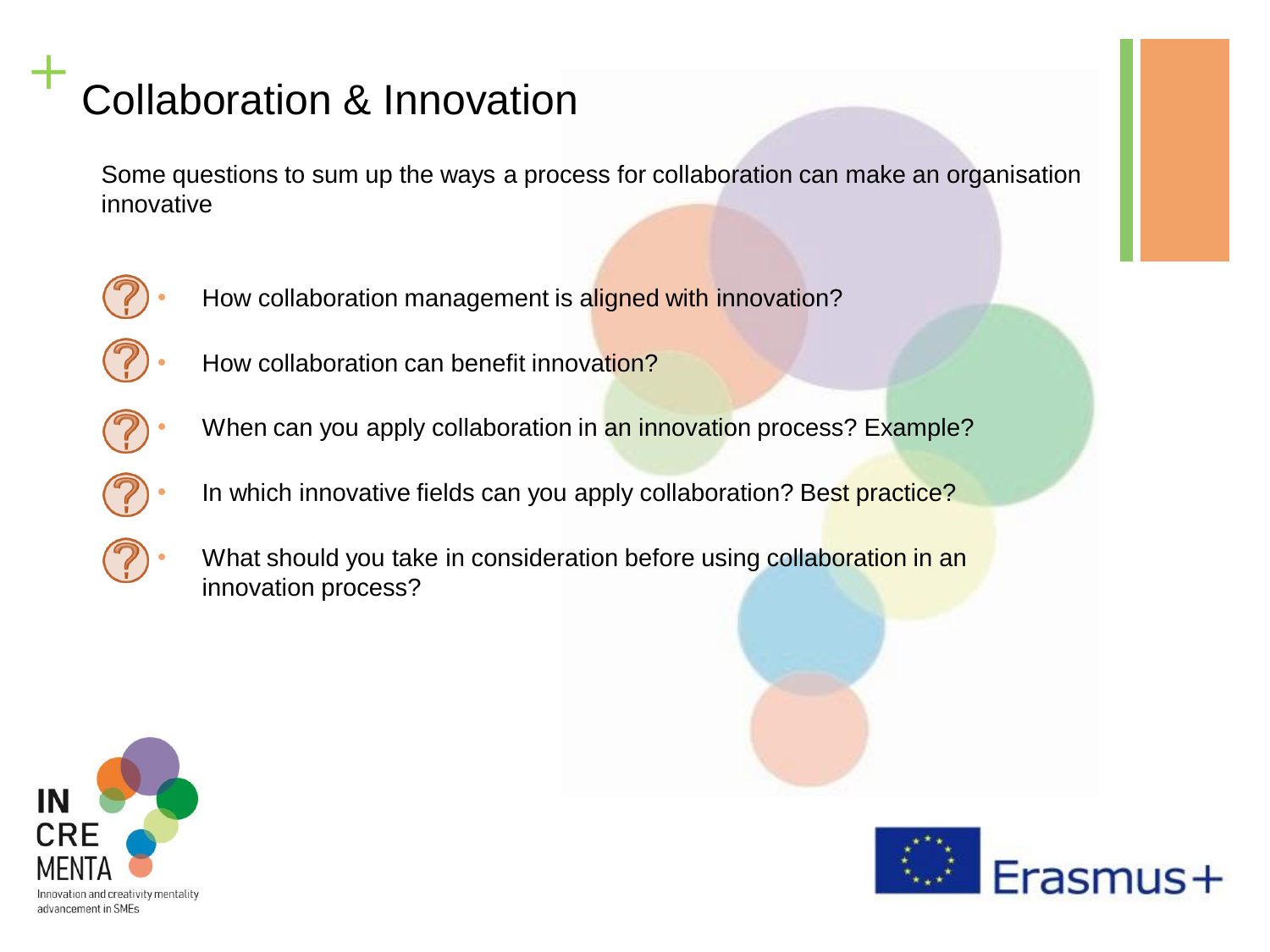

[Image source: https://www.flaticon.com/free-icon/solution\\_2090291#term=solutions&page=1&position=54](https://www.flaticon.com/free-icon/solution_2090291#term=solutions&page=1&position=54)

SOLUTIONS



**+**

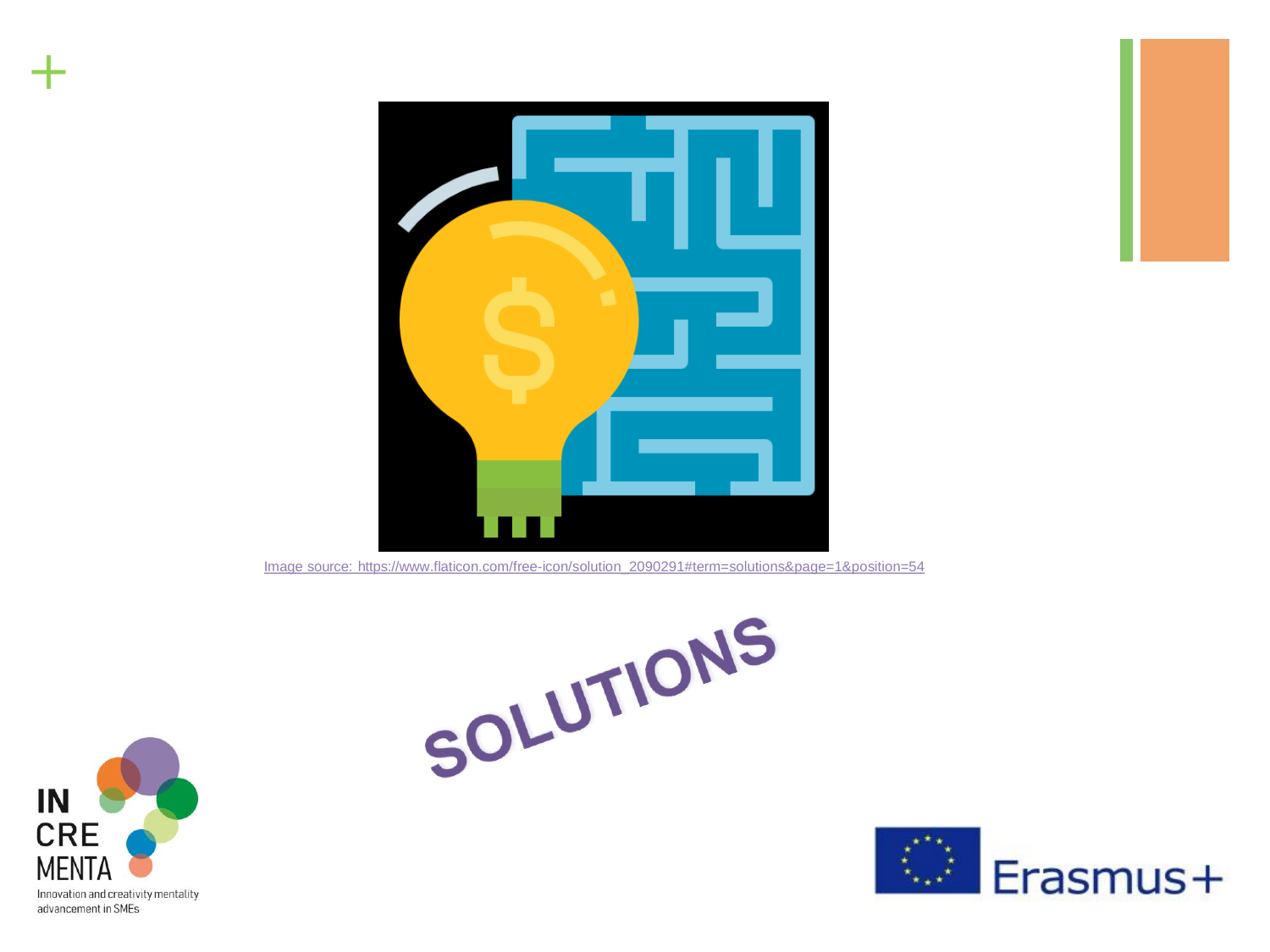### **How collaboration management is aligned with innovation?**



*Innovation can arise from interactions among people with different skills sets and experiences, who either solve problems or generate ideas that create value. Collaboration is very important to increase the potential for innovation and as such is vital to innovation*





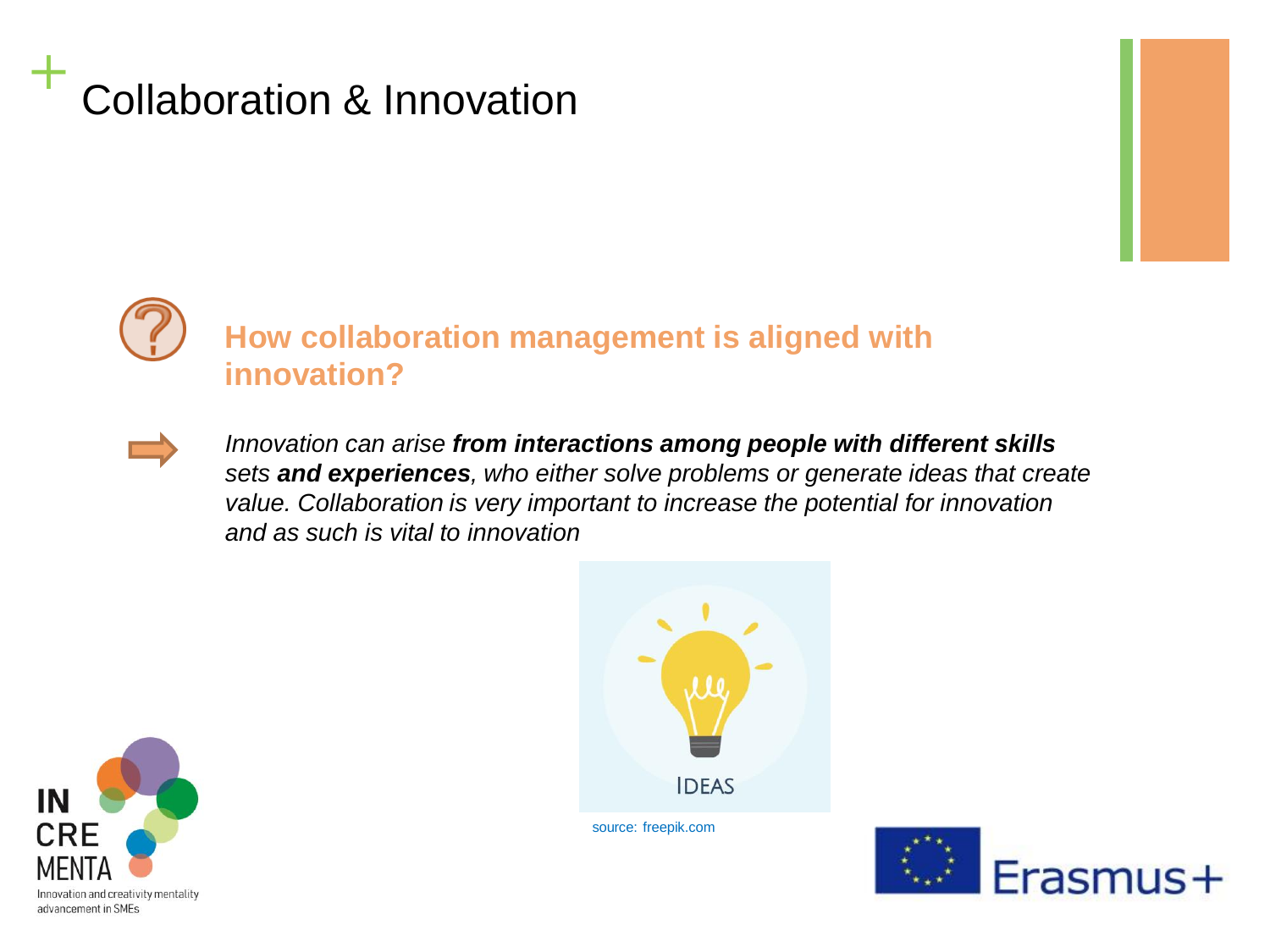

#### **How collaboration can Benefit innovation?**

- *Collaboration can allow to acquire new skills*
- *Collaboration brought complementary expertise or more ideas from fresh viewpoints*
- *Collaboration offers more opportunities for new ideas that advance innovation*
- *Encouraging staff to communicate with other people, (from inside or outside) , to be self-motivating, to be self-assured That favours innovation*



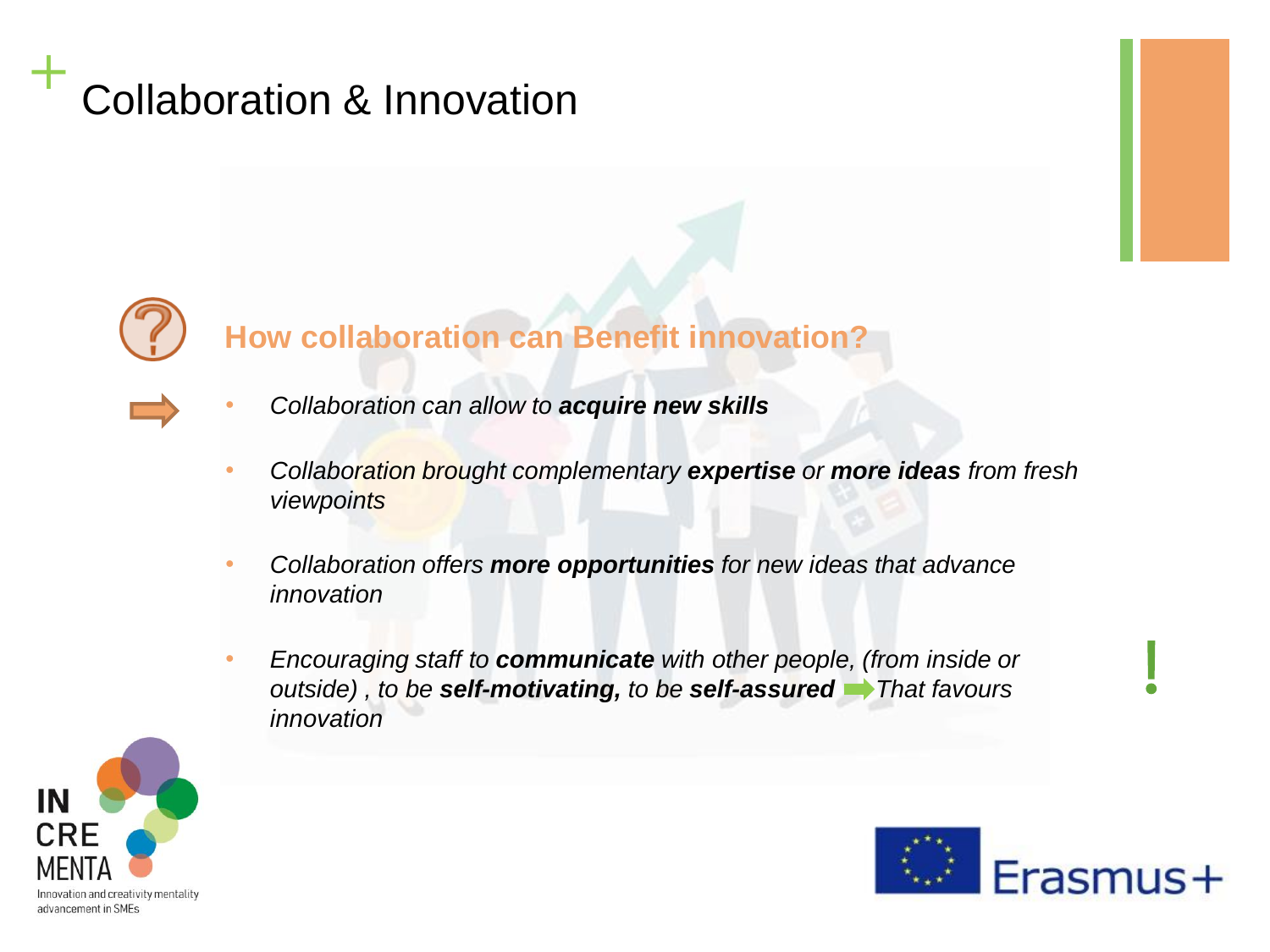IN

advancement in SMEs



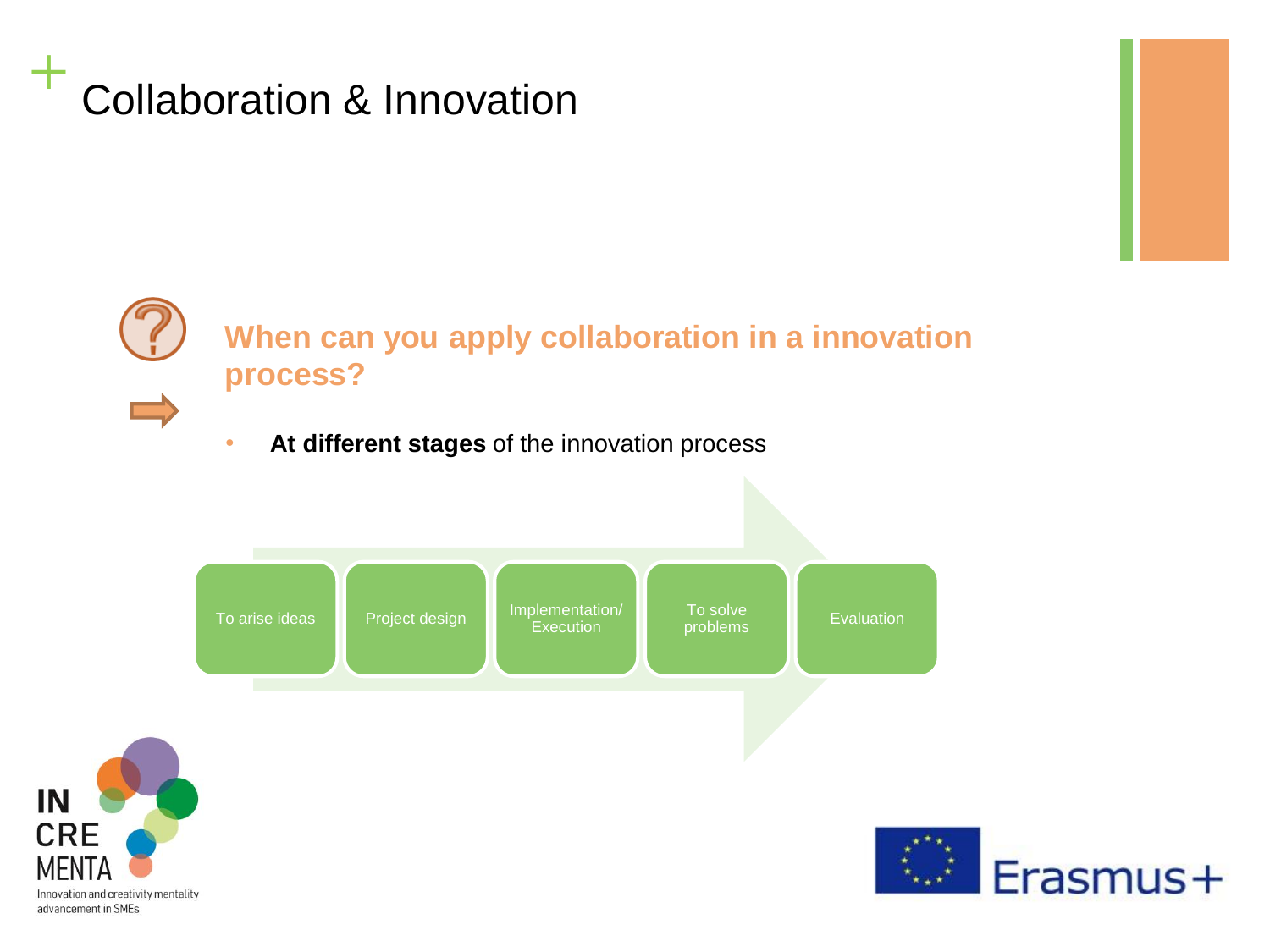



*[NEXUS video. University](https://www.youtube.com/watch?v=sES_dhHKS3w) of Leeds [https://www.youtube.com/watch?v=sES\\_dhHKS3w](https://www.youtube.com/watch?v=sES_dhHKS3w)*

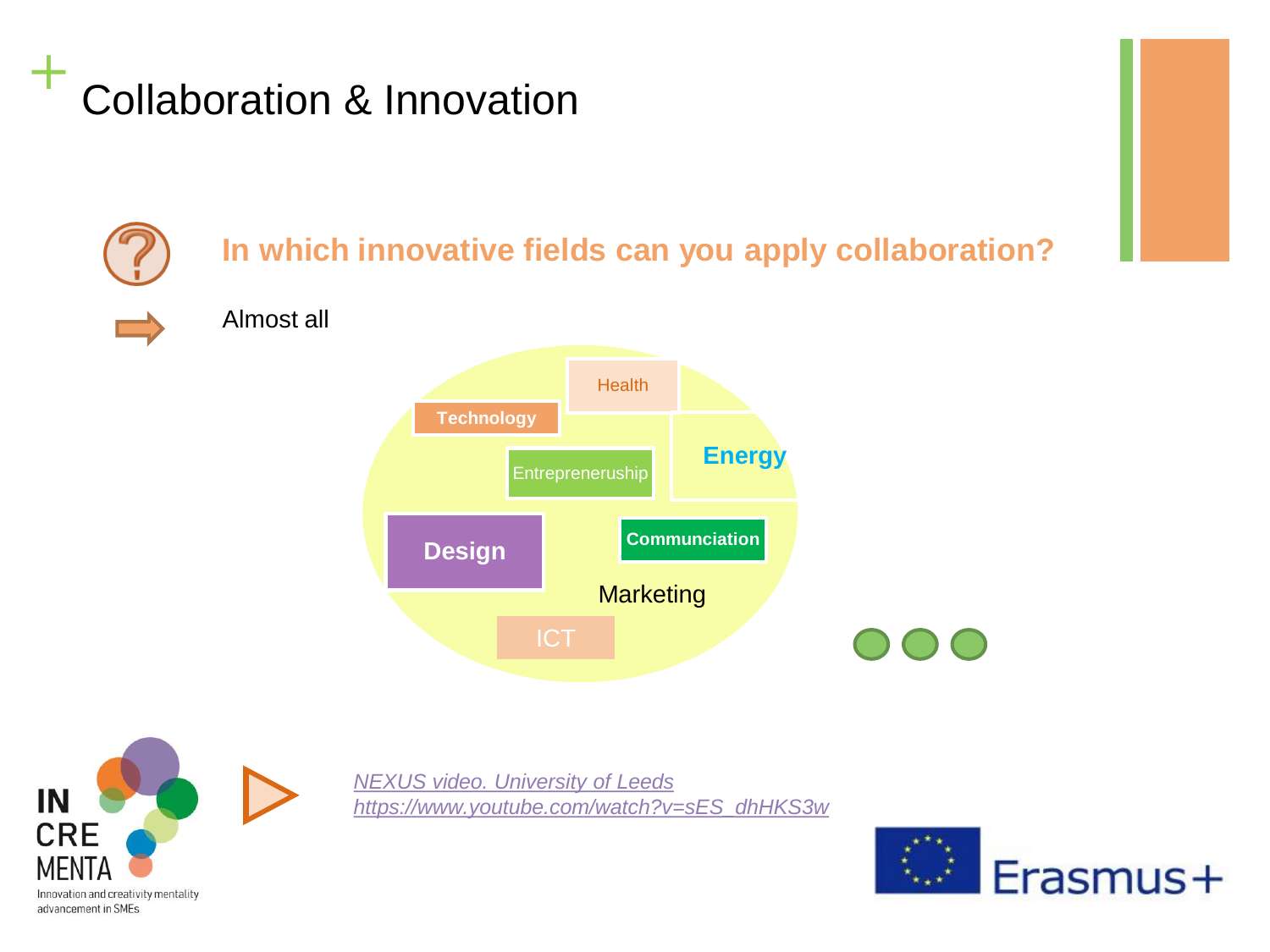

**What should you take in consideration before to use collaboration in a innovation process?**



- *chose the right partner*
- *agree shared intentions*
- *define a single definition of success*
- *create a shared level of engagement*
- *establish common goals by negotiation*
- *divide the whole task into smaller tasks*
- *distribute the tasks to owners to complete*
- *combine the work to get an outcome which is better than you could have achieved by yourself.*
- *If you are improving internal collaboration it's a great idea to bring your staff along with you and ensure they feel part of the process.*